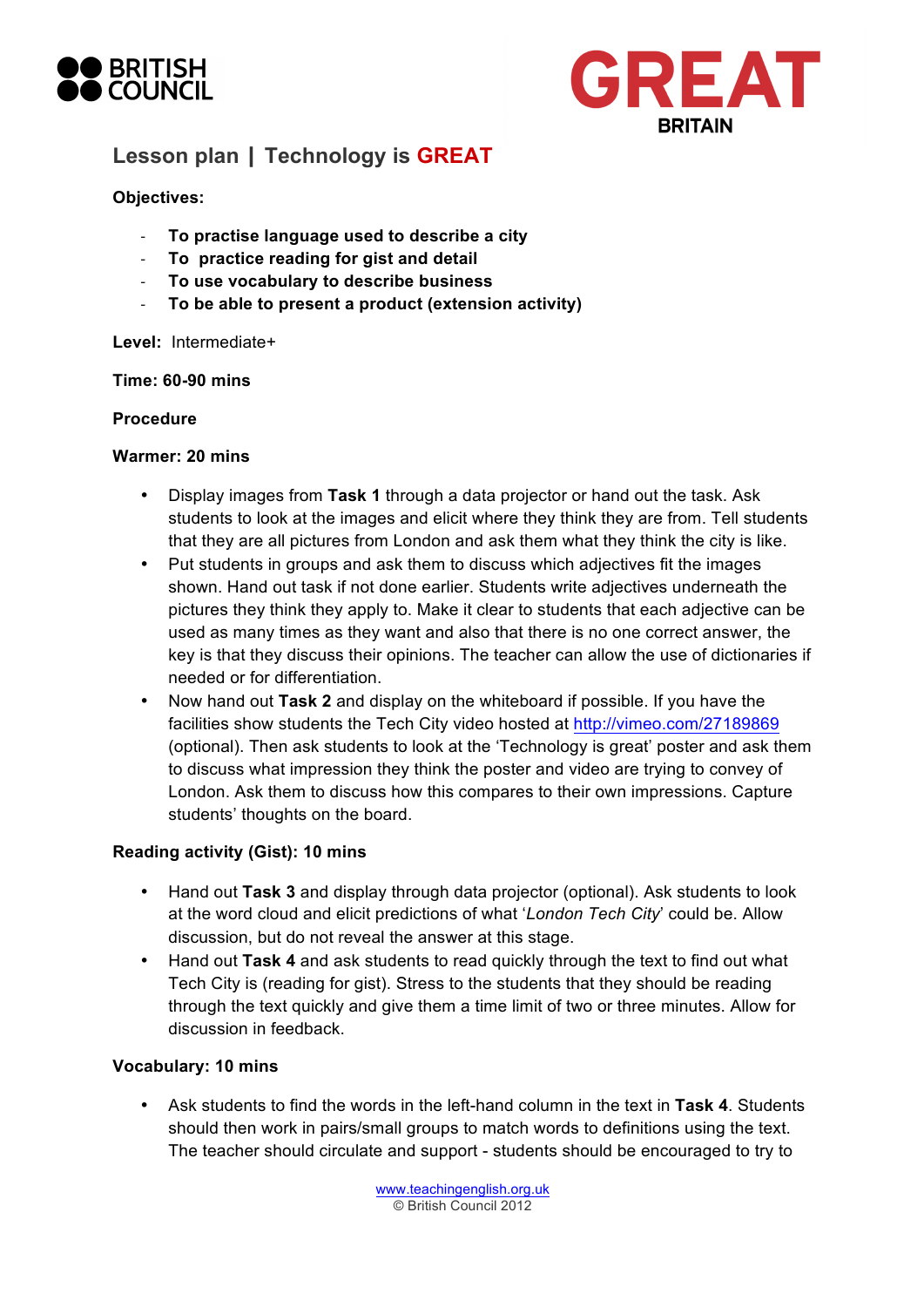



## **Lesson plan | Technology is GREAT**

guess the definition from the context, but the teacher should allow dictionary use for differentiation.

## **Reading activity (Detail): 10 mins**

• Ask students to answer the questions by finding information in the text in **Task 4**.

## **Cooler (Optional – Card Match): 10 mins**

• **Option 1 (Short)** Cut up the Product and Client cards from **Worksheet 2.** Give the cards to students in small groups/pairs. Ask students to read the descriptions of products and clients and then to find a product for each client. Feedback with whole class and clarify any vocabulary questions which may emerge.

## **Extension 1 (Mingle): 15 minutes**

• **NB, this should be done instead of the Cooler activity, rather than follow it**. Cut up the Product and Client cards from **Worksheet 2.** Divide class into 2 groups. Tell the first group that they are tech entrepreneurs and give them the Product cards (from **Worksheet 2**) – if IT is available students could be allowed to have a look at the actual websites/products. Tell the second group that they are the potential clients and give them the Client cards (from **Worksheet 2**). Tell learners to mingle, and find someone from the other group. The entrepreneurs and clients should ask each other questions about their needs and products to see if they are suitable.

## **Extension 2 (Pitch): 30 minutes**

- Put students into groups of 3-5. Explain that they have to work together to design a new online product and to prepare a business pitch. If you have Internet access and a data projector, you might want to show clips of example pitches from the TV series Dragons' Den (available at http://www.bbc.co.uk/dragonsden/entrepreneurs/) for students to use as a model. Give students **Worksheet 3** and explain that this will help them to organise their ideas and support them with vocabulary. Circulate and support learners.
- Groups take turns to present their product to the class. Students then vote on which they think is best.
- Feedback on emerging language issues at the end of the session.